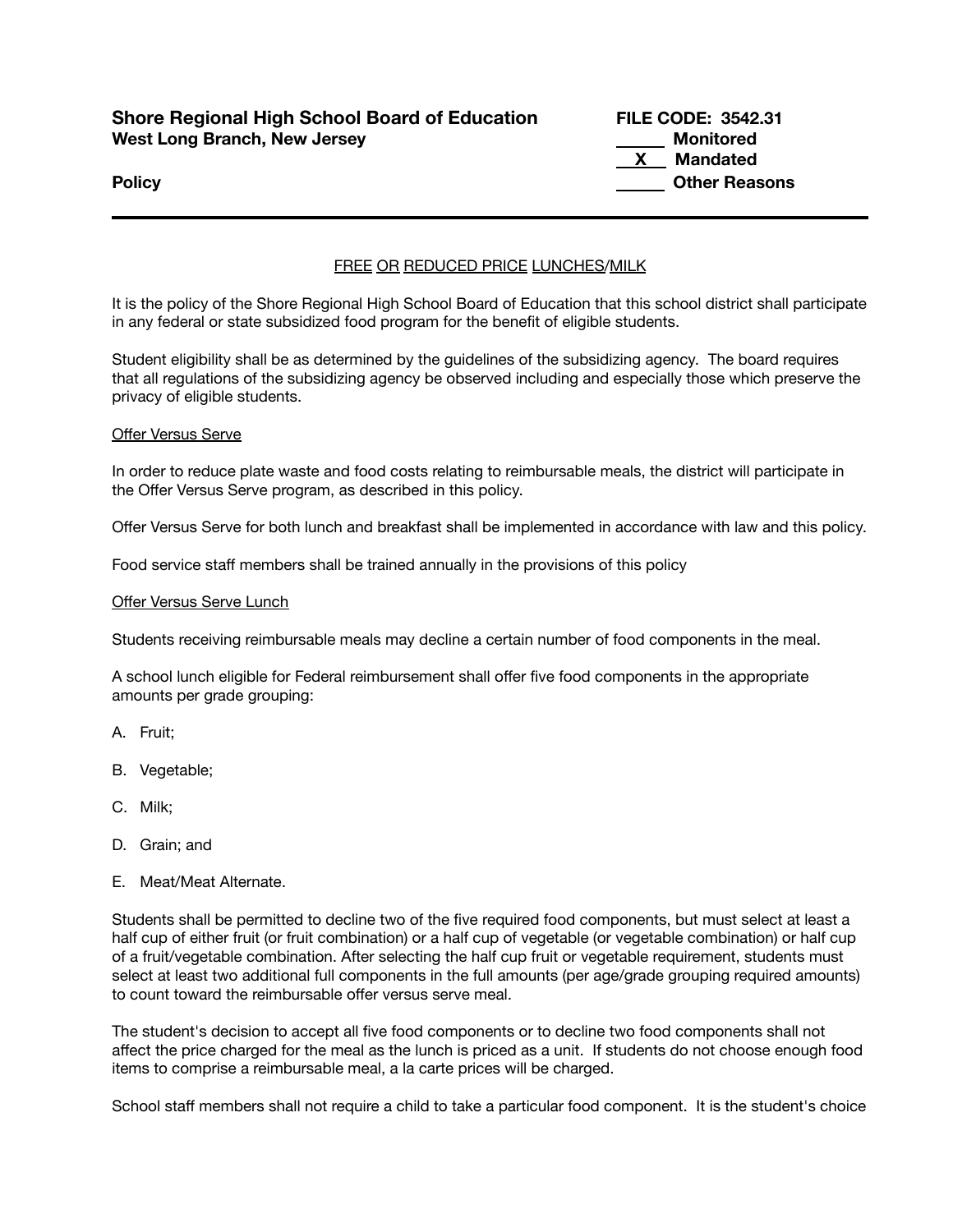to select the components of the reimbursable meal.

Food service staff members will be trained annually on the provisions of the district's lunch offer verses serve policy.

### Offer Versus Serve Breakfast

Students receiving reimbursable breakfasts may decline a certain number of food components in the meal.

All school breakfasts eligible for Federal reimbursement shall offer four food items from the three food components in the appropriate amounts per grade grouping:

- A. Fruit or vegetable or juice;
- B. Milk; and
- C. Grains (including optional meat/meat alternate).

Students shall be permitted to decline one of the four food items offered. A student's decision to accept all four food items or to decline one food item shall not affect the price charged for the meal. The breakfast is priced as a unit. If students do not choose enough food items to comprise a reimbursable meal, a la carte prices will be charged.

School staff, including food service staff, shall not make exceptions to this policy, such as requiring every student to take a particular food component. It is the student's choice to select any three (3) or all four (4) components of the reimbursable meal.

The board hereby adopts as its own the free and reduced price policy developed by the bureau of child nutrition programs pursuant to federal regulations.

| Adopted:             | No date                  |
|----------------------|--------------------------|
| NJSBA Review/Update: | March 2012, October 2021 |
| Readopted:           | July 26, 2012            |

### Key Words

Free Lunch, School Lunch, Lunch, Milk, Reduced-price Lunches/Milk

| Legal References: N.J.S.A. 18A:333 |                  |                    | Cafeterias for students                                      |
|------------------------------------|------------------|--------------------|--------------------------------------------------------------|
|                                    | N.J.S.A. 18A:334 |                    | School lunch; availability to all children                   |
|                                    | N.J.S.A. 18A:335 |                    | Exemptions                                                   |
|                                    |                  | N.J.S.A. 18A:3310  | Establishment of school breakfast program in certain schools |
|                                    |                  | N.J.S.A. 18A:3311  | Implementation of school breakfast program by district       |
|                                    |                  | N.J.S.A. 18A:587.1 |                                                              |
|                                    | through 7.2      |                    | School lunch program                                         |
|                                    |                  | N.J.A.C. 2:36-1.2  | Policy and agreement for school nutrition programs           |
|                                    |                  | N.J.A.C. 2:36-1.8  | Review and evaluation                                        |
| <b>Possible</b>                    |                  |                    |                                                              |
| <b>Cross References: *2224</b>     |                  |                    | Affirmative action/nondiscrimination                         |

| <b>Cross References:</b> | *2224      | Affirmative action/nondiscrimination                                   |  |
|--------------------------|------------|------------------------------------------------------------------------|--|
|                          | *3000/3010 | Concepts and roles in business and non instructional operations; goals |  |
|                          |            | and objectives                                                         |  |
|                          | *3220/3230 | State funds; federal funds                                             |  |
|                          | *3450      | Money in school buildings                                              |  |